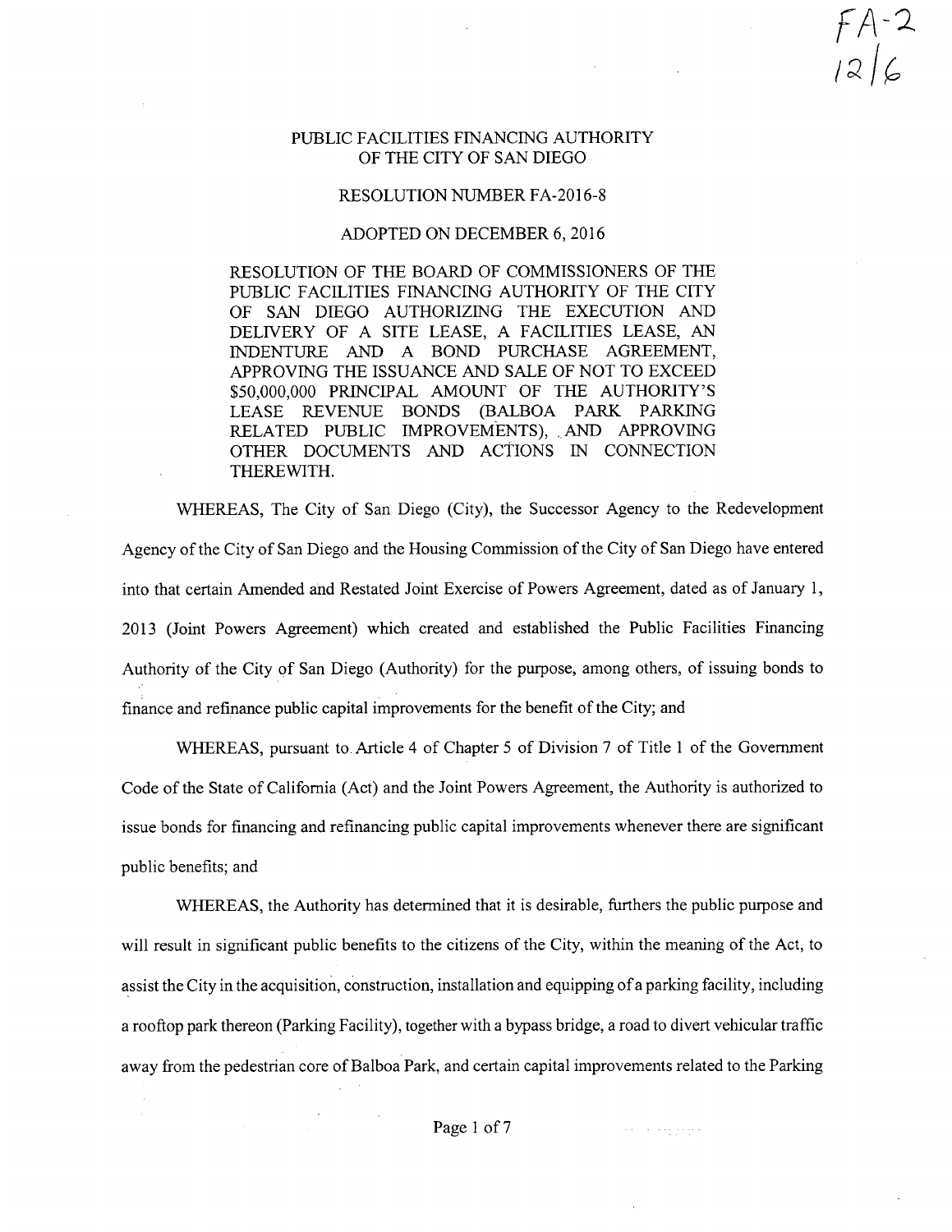Facility and, in the event that the Parking Facility is not constructed or proceeds remain after the completion of construction, the costs of other eligible General Fund capital improvements in the City's capital improvement program (such capital improvements, together with the Parking Facility, are collectively referred to as the Project); and

WHEREAS, in order to accomplish the financing of the Project and to achieve such public purposes, the Authority has determined to authorize the issuance of not to exceed \$50,000,000 aggregate principal amount of its Public Facilities Financing Authority of the City of San Diego Lease Revenue Bonds (Balboa Park Parking Related Public Improvements) (Bonds) payable from Base Rental Payments (defined below) to be made by City pursuant to the Facilities Lease (defined below); and

WHEREAS, to accomplish the forgoing, the Authority has determined: to enter into an Indenture (Indenture) with Wilmington Trust, National Association, as trustee (Trustee); to lease from the City the real property of the City (Site) pursuant to and as described in a Site Lease (Site Lease) between the City and the Authority; and to lease the Site and the Parking Facility (together, the Leased Premises) back to the City pursuant to a Facilities Lease (Facilities Lease) between the Authority and the City, under which the City will agree to make Base Rental Payments to the Authority which, together with capitalized interest on the Bonds, are calculated to be sufficient to enable the Authority to pay the principal of and interest on the Bonds when due and payable; and

WHEREAS, the Authority will sell the Bonds in a negotiated sale pursuant to the Bond Purchase Agreement (Purchase Agreement) among the Authority, the City and Loop Capital Markets LLC, as the representative of any underwriter of the Bonds named therein (Underwriters); and

WHEREAS, the City adopted an Ordinance (Bond Ordinance) authorizing and approving (i) the issuance ofthe Bonds, (ii) the legal documents under and pursuant to which the Bonds will be issued and paid, and (iii) the financing of the Project, which Bond Ordinance will be signed by the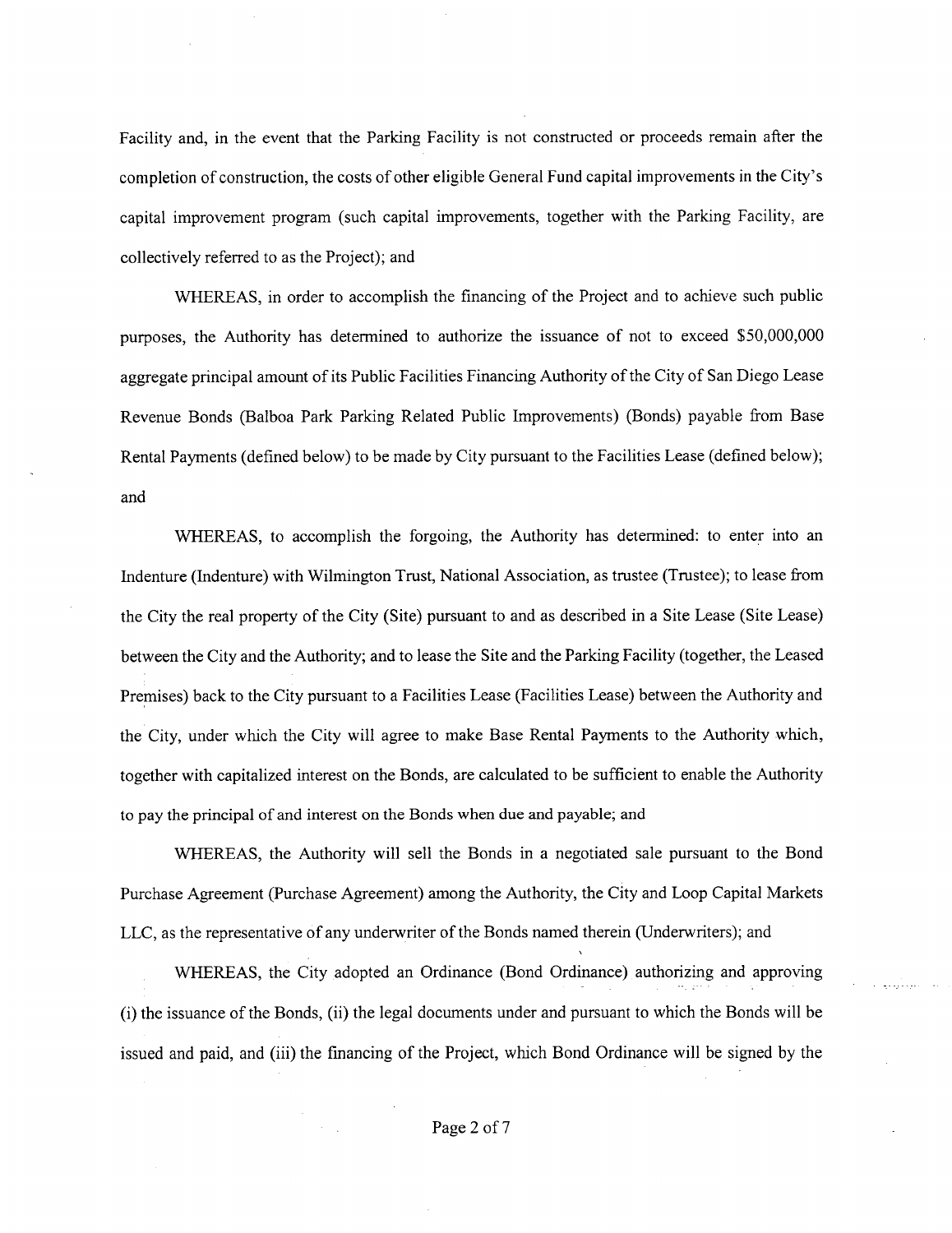Mayor and for which the 30-day referendum period will end on the 31st day following the Mayor's signing thereof; and

WHEREAS, there has been presented to this meeting the following documents relating to the issuance of the Bonds:

a. a proposed form of Site Lease between the City and the Authority under whieh the City will lease the Site to the Authority; and

b. a proposed form of Facilities Lease between the Authority and the City under which the Authority will lease the Leased Premises to the City; and

e. a proposed form of Indenture between the Authority and the Trustee under which the Authority will issue the Bonds; and

d. a proposed form of Bond Purchase Agreement among the City, the Authority and the Underwriters (the documents described in paragraphs a through d are colleetively referred to as the Financing Documents); and

WHEREAS, the Authority is authorized to undertake the actions described in this Resolution pursuant to the laws of the State of California, NOW, THEREFORE,

BE IT RESOLVED by the Board of Commissioners of the Public Facilities Financing Authority of the City of San Diego as follows:

1. The Authority hereby finds and determines that the statements set forth above the recitals to this Resolution are true and correct.

2. The form and content of the Site Lease, pursuant to which the City leases the Site to the Authority, is hereby authorized and approved. Any of the Chair of the Authority or Vice Chair of the Authority and each of them or any of their respective designees (each, an Authorized Signatory) are hereby severally authorized and direeted, for and in the name and on behalf of the Authority, to execute and deliver the Site Lease in substantially the form presented to and eonsidered at this meeting, and the Secretary of the Authority or her specified designees, and each of them, are authorized and

Page <sup>3</sup> of <sup>7</sup>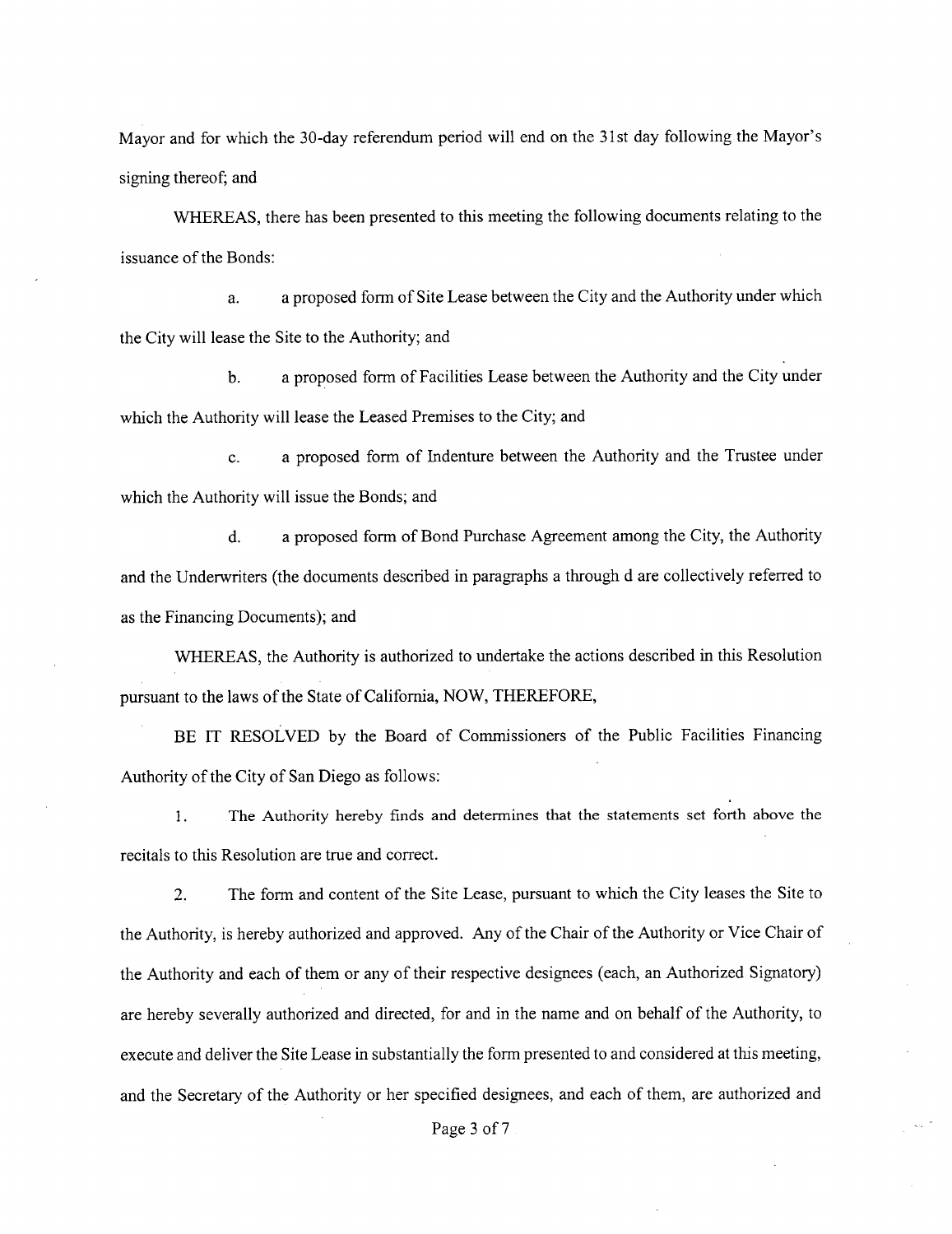directed to attest thereto, with such additions and changes therein as any Authorized Signatory shall determine to be necessary and desirable and that such Authorized Signatory believes to be in the best interests of the Authority (including any changes to the description of the Site as approved by the City), and as are approved as to form by the General Counsel to the Authority or his specified designee, such approvals to be conclusively evidenced by such Authorized Signatory's execution and delivery ofthe Site Lease.

3. The form and content of the Facilities Lease, pursuant to which the Authority leases the Leased Premises to the City, is hereby authorized and approved. Each Authorized Signatory is hereby severally authorized and directed, for and in the name and on behalf of the Authority, to execute and deliver the Facilities Lease in substantially the form presented to and considered at this meeting, and the Secretary of the Authority or her specified designees, and each of them, are authorized and directed to attest thereto, with such additions and changes therein as any Authorized Signatory shall determine to be necessary and desirable and that such Authorized Signatory believes to be in the best interests of the Authority (including any changes to the description of the Leased Premises as approved by the City), and as are approved as to form by the General Counsel to the Authority or his specified designee, such approvals to be conclusively evidenced by such Authorized Signatory's execution and delivery of the Facilities Lease.

4. The form and content of the Indenture, pursuant to which the Authority will issue its Bonds, is hereby authorized and approved. Each Authorized Signatory is hereby severally authorized and directed, for and in the name and on behalf of the Authority, to execute and deliver the Indenture in substantially the form presented to and considered at this meeting, and the Secretary of the Authority or her specified designees, and each of them, are authorized and directed to attest thereto, with such additions and changes therein as any Authorized Signatory shall determine to be necessary and desirable and that such Authorized Signatory believes to be in the best interests of the Authority, and as are approved as to form by the General Counsel to the Authority or his specified designee, such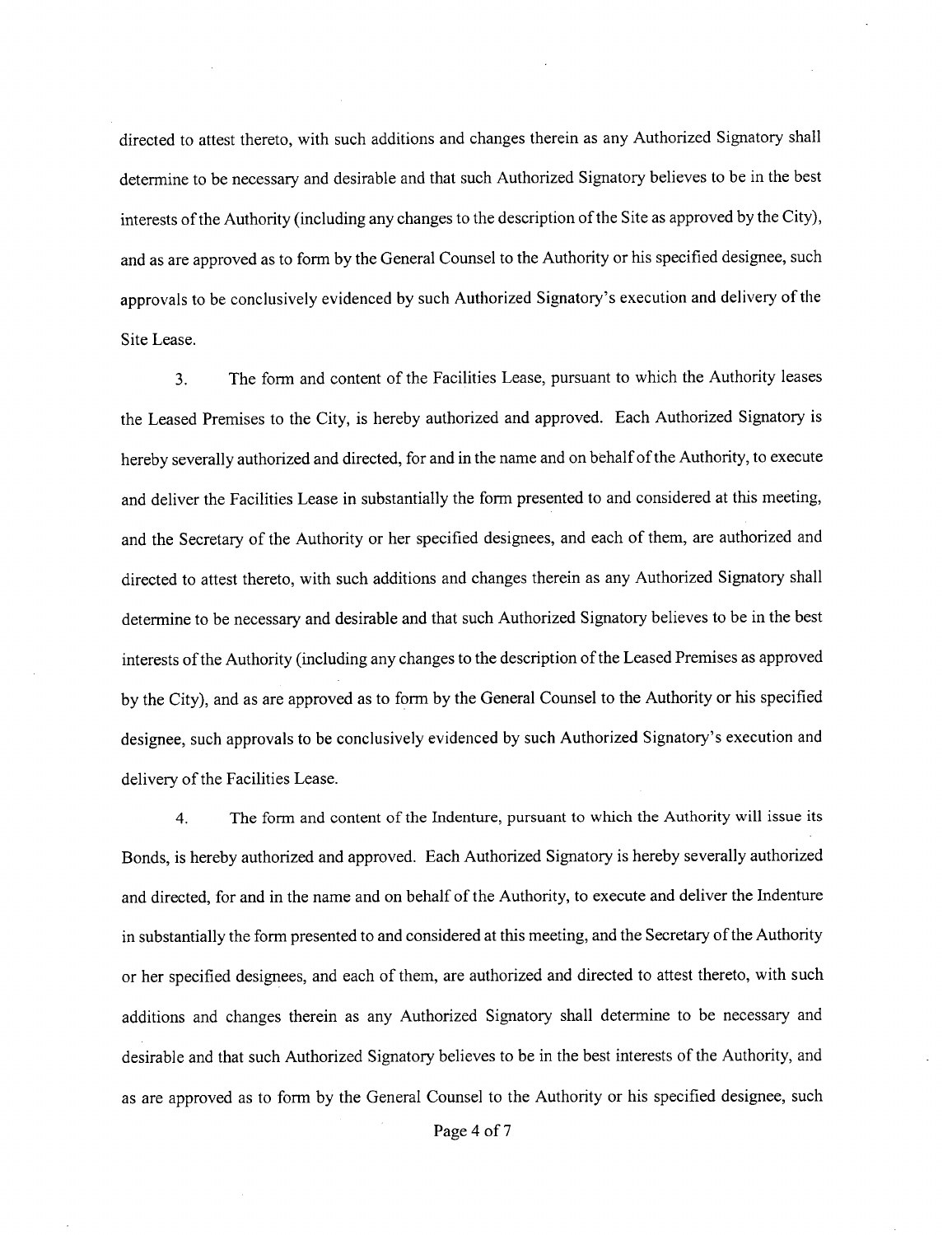approvals to be conclusively evidenced by such Authorized Signatory's execution and delivery ofthe Indenture.

5. The Authority hereby approves and authorizes the issuance and sale of its Bonds in a principal amount not to exceed \$50,000,000 by negotiated sale provided that: (i) the sale and issuance of the Bonds is determined by the Chief Operating Officer or the Chief Financial Officer of the City to be consistent with the City's Debt Policy, and (ii) there has first been presented to the Disclosure Practices Working Group and this Board for approval a form of preliminary official statement for the Bonds. Each Authorized Signatory is authorized to execute and deliver, for and in the name and on behalf of the Authority, the Bonds substantially in the form attached to the Indenture presented to and considered at this meeting, and the Secretary of the Authority or her specified designees, and each of them, are authorized and directed to attest thereto and affix a seal of the Authority thereon, with such additions and changes as any Authorized Signatory determines to be necessary and desirable and that such Authorized Signatory believes to be in the best interests of the Authority, such approvals to be conclusively evidenced by the execution of said Bonds.

6. The form and content ofthe Purchase Agreement are hereby authorized and approved. Each Authorized Signatory is hereby severally authorized and directed for and in the name and on behalf of the Authority, to execute and deliver the Purchase Agreement in connection with the purchase and sale ofthe Bonds, substantially in the form presented to and considered at this meeting, with such changes and additions therein as such Authorized Signatory shall determine to be necessary and desirable and that such Authorized Signatory believes to be in the best interests of the Authority and the City and as are approved as to form by the General Counsel to the Authority or his specified designee, such approvals will be conclusively evidenced by such Authorized Signatory's execution and delivery of the Purchase Agreement.

7. All actions heretofore taken by any Authorized Signatory or by any officers, employees, agents or directors of the Authority with respect to the issuance, delivery or sale of the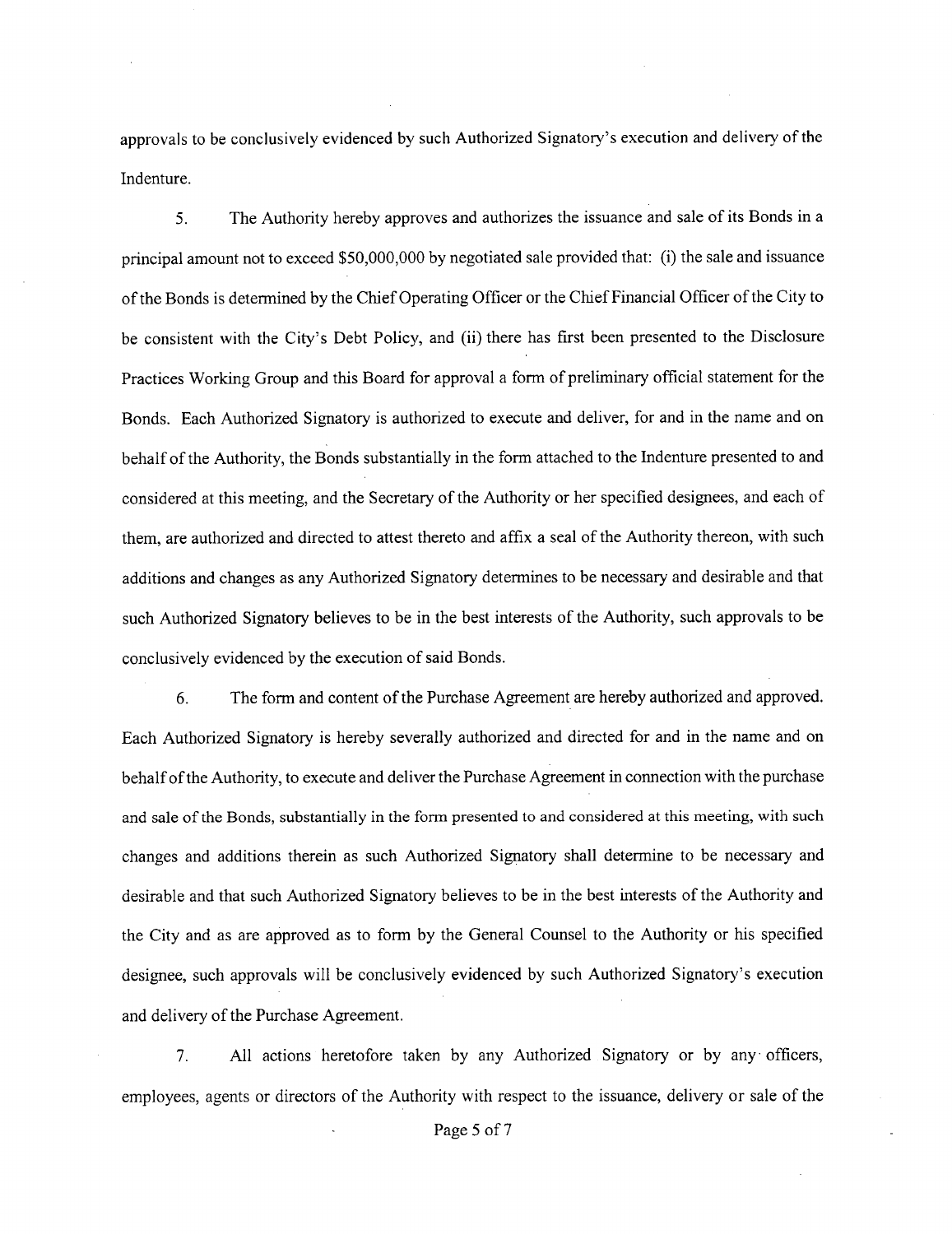Bonds, or in connection with or related to any of the Financing Documents or of the other documents referenced herein or related to financing the Project, are hereby approved, eonfirmed and ratified. Any Authorized Signatory, the Secretary of the Authority, the General Counsel to the Authority and other officers, employees, agents and direetors ofthe Authority are, and each ofthe foregoing acting alone or through their specified designee, is hereby authorized and directed, for and in the name and on behalf of the Authority, to do any and all things, take any and all actions, and execute and deliver such documents, agreements and certificates (including, but not limited to, the tax compliance certificate), whieh they, or any of them, may deem necessary or advisable to effectuate the purposes of this Resolution or of the Financing Documents or the lawful issuance and delivery of the Bonds and to consummate the transactions authorized hereby and evidenced by the Financing Documents. In addition, any Authorized Signatory is hereby authorized to approve additions and changes to the Financing Documents and the other doeuments authorized by this Resolution (including, but not limited to, establishing the options for redemption), if believed by the Chair, the Chief Operating Officer or the Chief Financial Officer of the City, or the designee of either of such officers, with the advice ofthe City's Financial Advisor for the Bonds, to be in the best interests of the City in light of market conditions, such determination to be conelusively evidenced by the execution and delivery of the Financing Documents by the City), as sueh Authorized Signatory shall determine to be necessary and desirable and that such Authorized Signatory believes to be in the best interests ofthe Authority, such determination shall be conclusively evideneed by the execution and delivery of such Financing Documents and other documents by the Authority; and provided further that no such addition or changes may be inconsistent with limitations in Section 5 hereof